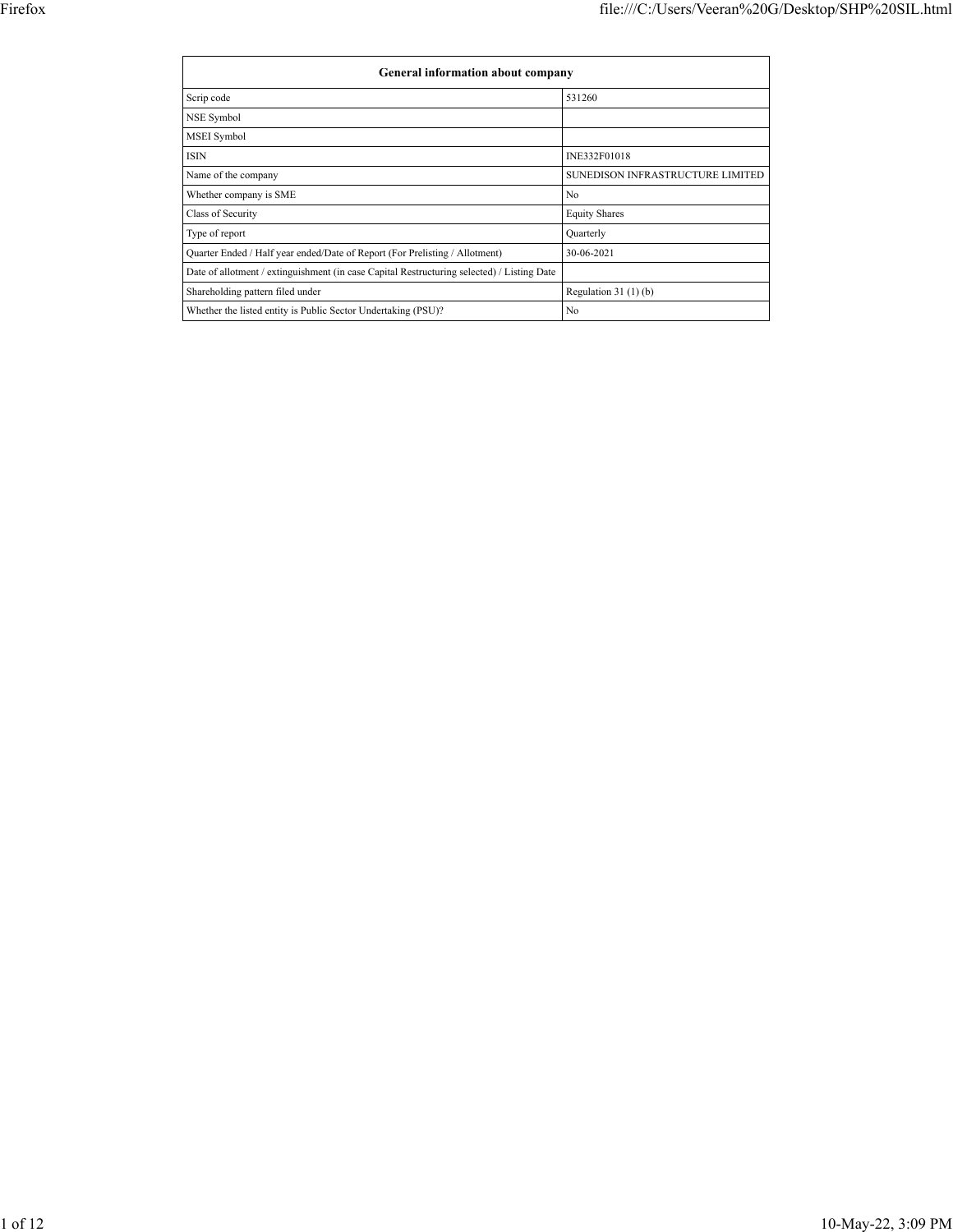|                | <b>Declaration</b>                                                                        |        |                                |                       |                            |  |  |  |  |  |  |  |
|----------------|-------------------------------------------------------------------------------------------|--------|--------------------------------|-----------------------|----------------------------|--|--|--|--|--|--|--|
| Sr.<br>No.     | Particular                                                                                | Yes/No | Promoter and<br>Promoter Group | Public<br>shareholder | Non Promoter-Non<br>Public |  |  |  |  |  |  |  |
| 1              | Whether the Listed Entity has issued any partly paid up<br>shares?                        | No     | No                             | No                    | No                         |  |  |  |  |  |  |  |
| $\overline{2}$ | Whether the Listed Entity has issued any Convertible<br>Securities?                       | No     | No                             | No                    | No                         |  |  |  |  |  |  |  |
| 3              | Whether the Listed Entity has issued any Warrants?                                        | No     | No                             | No                    | No                         |  |  |  |  |  |  |  |
| 4              | Whether the Listed Entity has any shares against which<br>depository receipts are issued? | No     | No                             | No                    | No                         |  |  |  |  |  |  |  |
| 5              | Whether the Listed Entity has any shares in locked-in?                                    | No     | No                             | No                    | No                         |  |  |  |  |  |  |  |
| 6              | Whether any shares held by promoters are pledge or<br>otherwise encumbered?               | No     | No                             |                       |                            |  |  |  |  |  |  |  |
| 7              | Whether company has equity shares with differential<br>voting rights?                     | No     | No                             | No                    | No                         |  |  |  |  |  |  |  |
| 8              | Whether the listed entity has any significant beneficial<br>owner?                        | Yes    |                                |                       |                            |  |  |  |  |  |  |  |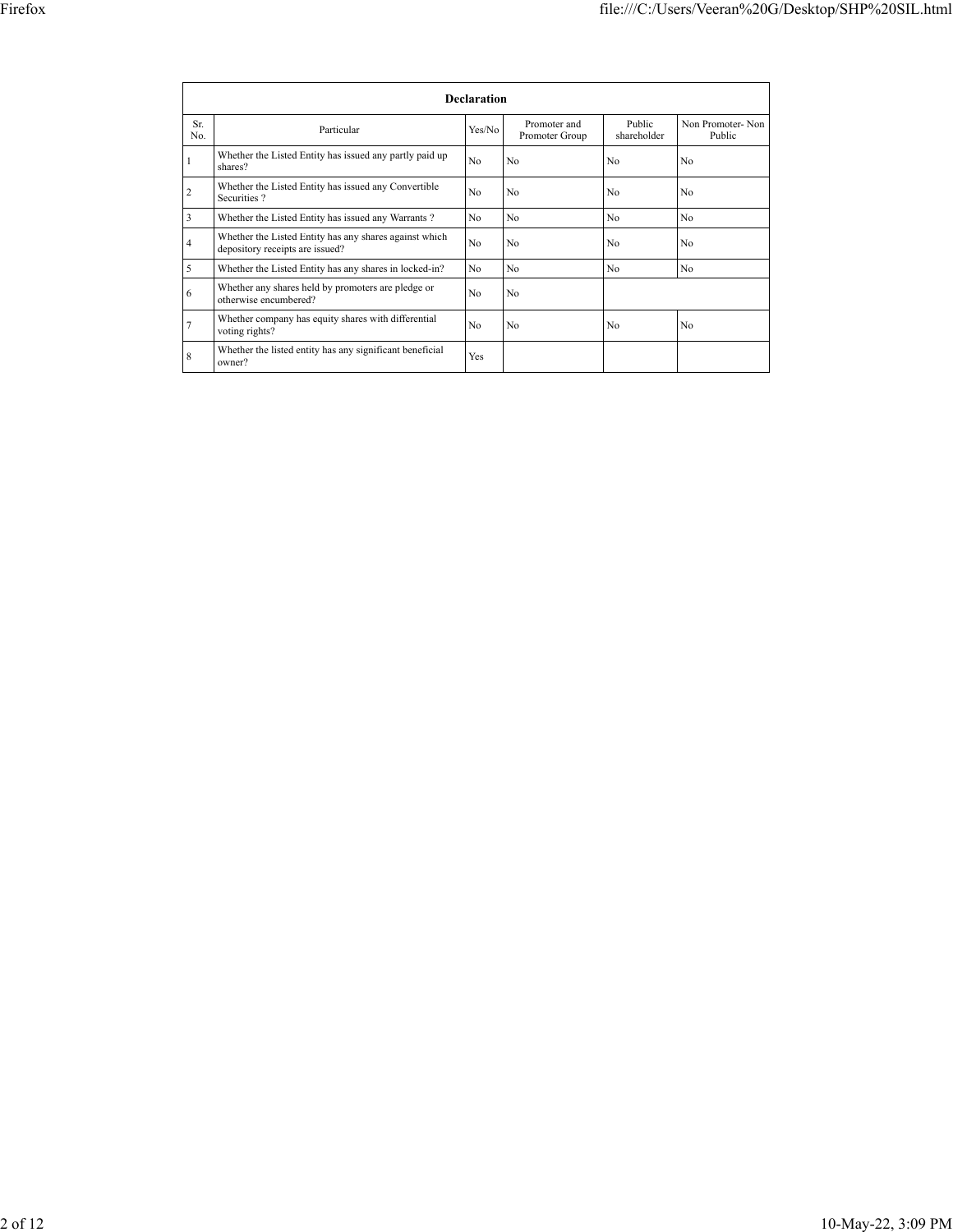|                 | Table I - Summary Statement holding of specified securities |                |                      |                             |                          |                                  |                                                                          |                                                                  |               |                           |                     |  |  |
|-----------------|-------------------------------------------------------------|----------------|----------------------|-----------------------------|--------------------------|----------------------------------|--------------------------------------------------------------------------|------------------------------------------------------------------|---------------|---------------------------|---------------------|--|--|
|                 | Category of                                                 | Nos. Of        | No. of<br>fully paid | No. Of<br>Partly<br>paid-up | No. Of<br>shares         | Total nos.<br>shares held        | Shareholding as<br>a % of total no.<br>of shares                         | Number of Voting Rights held in each<br>class of securities (IX) |               |                           |                     |  |  |
| Category<br>(1) | shareholder<br>(II)                                         | shareholders   | up equity<br>shares  | equity                      | underlying<br>Depository | $(VII) =$<br>$(IV)+(V)+$<br>(VI) | (calculated as<br>per SCRR,<br>1957) (VIII) As<br>$a\%$ of<br>$(A+B+C2)$ |                                                                  |               | No of Voting (XIV) Rights | Total as a          |  |  |
|                 |                                                             | (III)          | held (IV)            | shares<br>held<br>(V)       | Receipts<br>(VI)         |                                  |                                                                          | Class<br>eg: $X$                                                 | Class<br>eg:y | Total                     | $%$ of<br>$(A+B+C)$ |  |  |
| (A)             | Promoter &<br>Promoter<br>Group                             | $\overline{c}$ | 3367425              |                             |                          | 3367425                          | 75                                                                       | 3367425                                                          |               | 3367425                   | 75                  |  |  |
| (B)             | Public                                                      | 735            | 1122475              |                             |                          | 1122475                          | 25                                                                       | 1122475                                                          |               | 1122475                   | 25                  |  |  |
| (C)             | Non<br>Promoter-<br>Non Public                              |                |                      |                             |                          |                                  |                                                                          |                                                                  |               |                           |                     |  |  |
| (C1)            | <b>Shares</b><br>underlying<br><b>DRs</b>                   |                |                      |                             |                          |                                  |                                                                          |                                                                  |               |                           |                     |  |  |
| (C2)            | Shares held<br>by<br>Employee<br>Trusts                     |                |                      |                             |                          |                                  |                                                                          |                                                                  |               |                           |                     |  |  |
|                 | Total                                                       | 737            | 4489900              |                             |                          | 4489900                          | 100                                                                      | 4489900                                                          |               | 4489900                   | 100                 |  |  |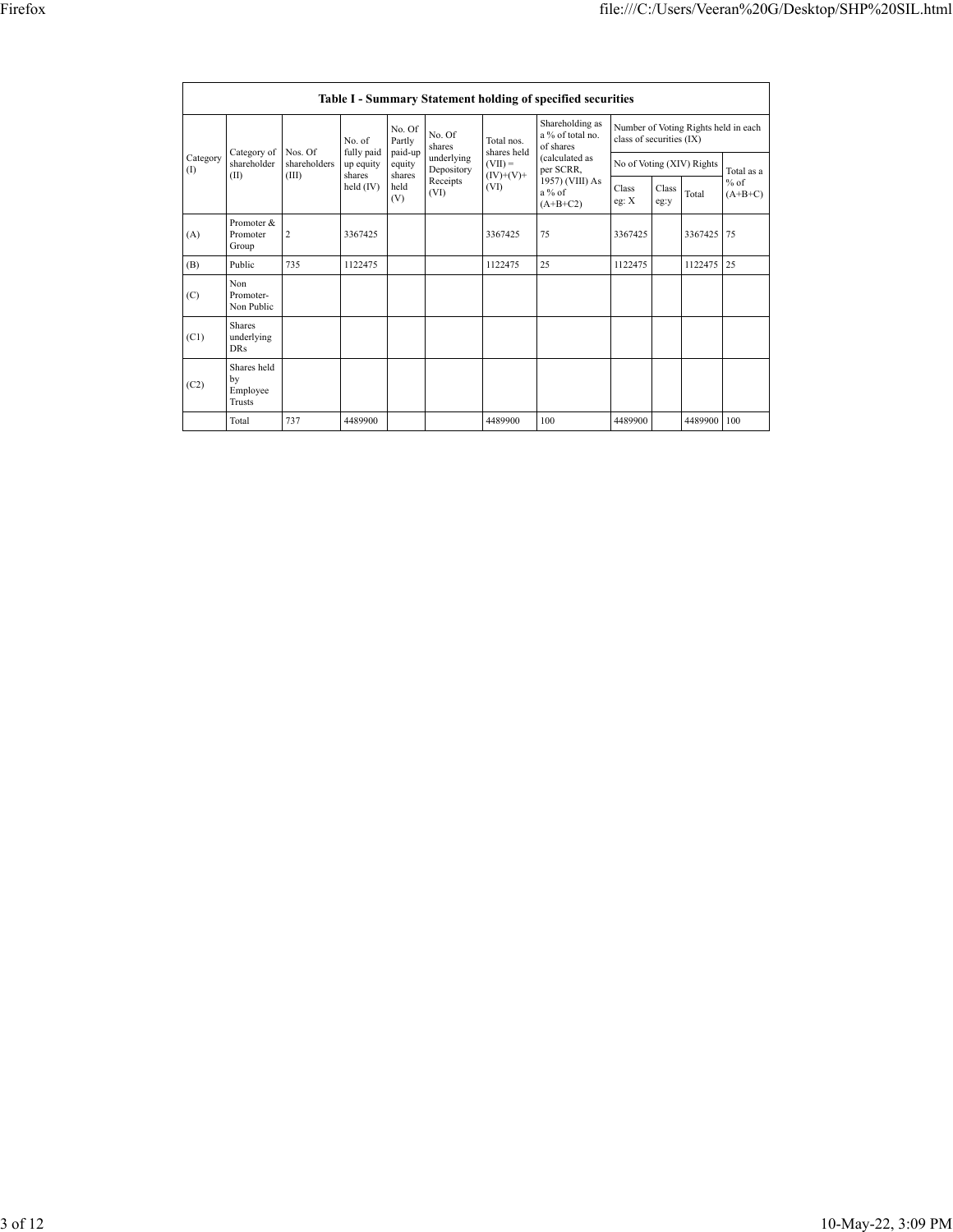|                 | Table I - Summary Statement holding of specified securities |                                               |                                                      |                                                                             |                                                                                                            |            |                                               |                         |                                                    |                                       |  |  |  |  |
|-----------------|-------------------------------------------------------------|-----------------------------------------------|------------------------------------------------------|-----------------------------------------------------------------------------|------------------------------------------------------------------------------------------------------------|------------|-----------------------------------------------|-------------------------|----------------------------------------------------|---------------------------------------|--|--|--|--|
| Category<br>(I) | Category of<br>shareholder<br>(II)                          | No. Of<br>Shares<br>Underlying<br>Outstanding | No. of<br><b>Shares</b><br>Underlying<br>Outstanding | No. Of Shares<br>Underlying<br>Outstanding<br>convertible<br>securities and | Shareholding, as<br>a % assuming full<br>conversion of<br>convertible<br>securities (as a<br>percentage of |            | Number of<br>Locked in<br>shares (XII)        | <b>Shares</b><br>(XIII) | Number of<br>pledged or<br>otherwise<br>encumbered | Number of<br>equity shares<br>held in |  |  |  |  |
|                 |                                                             | convertible<br>securities $(X)$               | Warrants<br>$(X_i)$                                  | No. Of<br>Warrants (Xi)<br>(a)                                              | diluted share<br>capital) (XI)=<br>$(VII)+(X)$ As a %<br>of $(A+B+C2)$                                     | No.<br>(a) | As a $%$<br>of total<br>Shares<br>held<br>(b) | No.<br>(a)              | As a $%$<br>of total<br>Shares<br>held(b)          | dematerialized<br>form (XIV)          |  |  |  |  |
| (A)             | Promoter &<br>Promoter<br>Group                             |                                               |                                                      |                                                                             | 75                                                                                                         |            |                                               |                         |                                                    | 3367425                               |  |  |  |  |
| (B)             | Public                                                      |                                               |                                                      |                                                                             | 25                                                                                                         |            |                                               |                         |                                                    | 729165                                |  |  |  |  |
| (C)             | Non<br>Promoter-<br>Non Public                              |                                               |                                                      |                                                                             |                                                                                                            |            |                                               |                         |                                                    |                                       |  |  |  |  |
| (C1)            | <b>Shares</b><br>underlying<br><b>DRs</b>                   |                                               |                                                      |                                                                             |                                                                                                            |            |                                               |                         |                                                    |                                       |  |  |  |  |
| (C2)            | Shares held<br>by<br>Employee<br><b>Trusts</b>              |                                               |                                                      |                                                                             |                                                                                                            |            |                                               |                         |                                                    |                                       |  |  |  |  |
|                 | Total                                                       |                                               |                                                      |                                                                             | 100                                                                                                        |            |                                               |                         |                                                    | 4096590                               |  |  |  |  |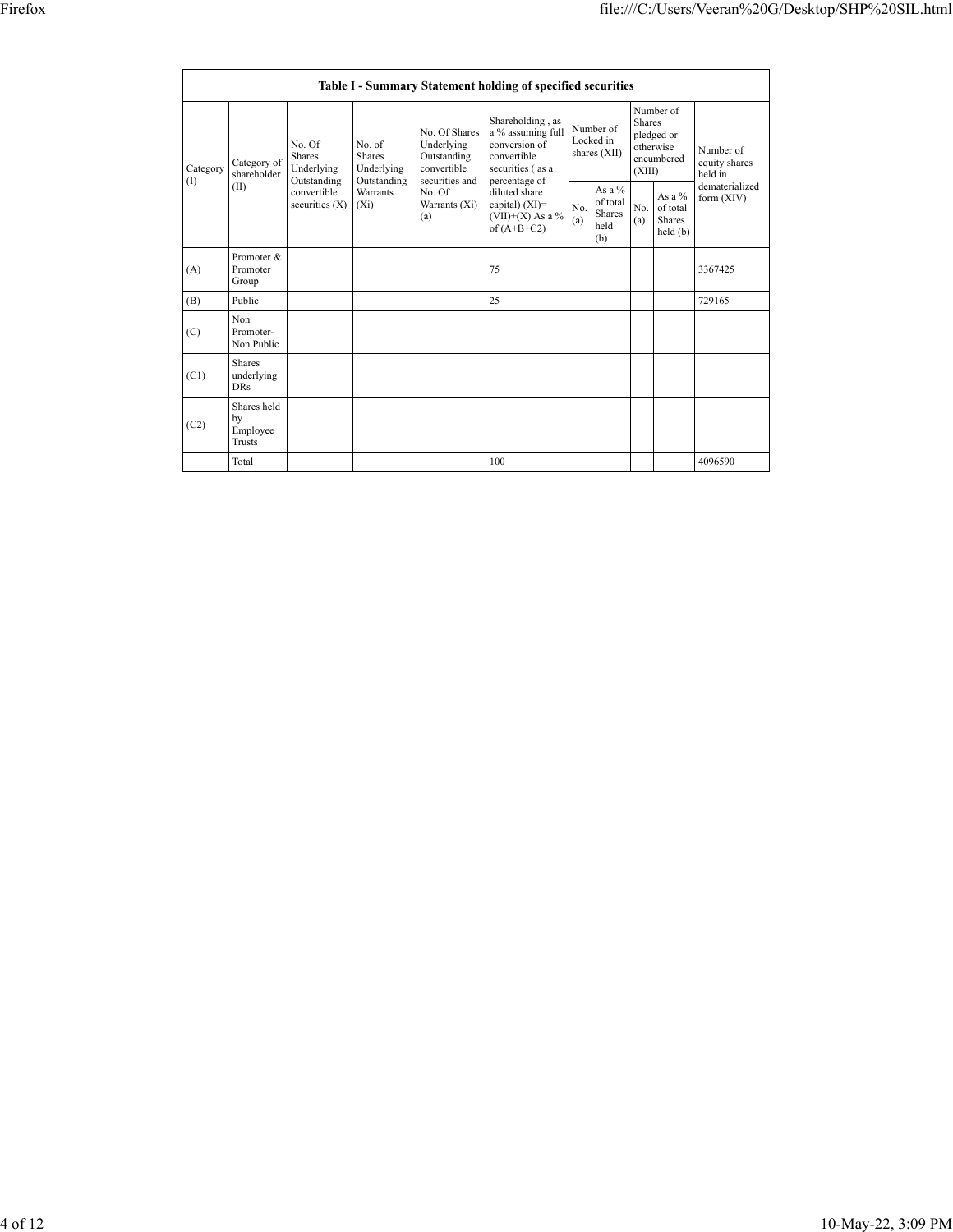|                                                                                            | Table II - Statement showing shareholding pattern of the Promoter and Promoter Group                                |                                  |                             |                                 |                                    |                      |                                           |                           |               |                                                                  |                                 |
|--------------------------------------------------------------------------------------------|---------------------------------------------------------------------------------------------------------------------|----------------------------------|-----------------------------|---------------------------------|------------------------------------|----------------------|-------------------------------------------|---------------------------|---------------|------------------------------------------------------------------|---------------------------------|
|                                                                                            |                                                                                                                     |                                  | No. of<br>fully             | No.<br>Of<br>Partly             | No. Of                             | Total nos.           | Shareholding<br>as a % of<br>total no. of |                           |               | Number of Voting Rights held in<br>each class of securities (IX) |                                 |
| Sr.                                                                                        | Category & Name<br>of the<br>Shareholders (I)                                                                       | Nos. Of<br>shareholders<br>(III) | paid up<br>equity<br>shares | paid-<br>up                     | shares<br>underlying<br>Depository | shares<br>held (VII) | shares<br>(calculated as<br>per SCRR,     | No of Voting (XIV) Rights |               | Total<br>as a %                                                  |                                 |
|                                                                                            |                                                                                                                     |                                  | held<br>(IV)                | equity<br>shares<br>held<br>(V) | Receipts<br>(VI)                   | $(IV)+(V)+$<br>(VI)  | 1957) (VIII)<br>As a % of<br>$(A+B+C2)$   | Class eg:<br>X            | Class<br>eg:y | Total                                                            | of<br>Total<br>Voting<br>rights |
| Α                                                                                          | Table II - Statement showing shareholding pattern of the Promoter and Promoter Group                                |                                  |                             |                                 |                                    |                      |                                           |                           |               |                                                                  |                                 |
| (1)                                                                                        | Indian                                                                                                              |                                  |                             |                                 |                                    |                      |                                           |                           |               |                                                                  |                                 |
| (a)                                                                                        | Individuals/Hindu<br>undivided Family                                                                               | $\boldsymbol{0}$                 | $\boldsymbol{0}$            |                                 |                                    | $\boldsymbol{0}$     | $\boldsymbol{0}$                          | $\mathbf 0$               |               | $\boldsymbol{0}$                                                 | $\boldsymbol{0}$                |
| (d)                                                                                        | Any Other<br>(specify)                                                                                              | $\overline{2}$                   | 3367425                     |                                 |                                    | 3367425              | 75                                        | 3367425                   |               | 3367425                                                          | 75                              |
| Sub-Total<br>(A)(1)                                                                        |                                                                                                                     | $\overline{c}$                   | 3367425                     |                                 |                                    | 3367425              | 75                                        | 3367425                   |               | 3367425                                                          | 75                              |
| (2)                                                                                        | Foreign                                                                                                             |                                  |                             |                                 |                                    |                      |                                           |                           |               |                                                                  |                                 |
| Total<br>Shareholding<br>of Promoter<br>and Promoter<br>Group<br>$(A)=(A)$<br>$(1)+(A)(2)$ |                                                                                                                     | $\overline{2}$                   | 3367425                     |                                 |                                    | 3367425              | 75                                        | 3367425                   |               | 3367425                                                          | 75                              |
| B                                                                                          | Table III - Statement showing shareholding pattern of the Public shareholder                                        |                                  |                             |                                 |                                    |                      |                                           |                           |               |                                                                  |                                 |
| (1)                                                                                        | Institutions                                                                                                        |                                  |                             |                                 |                                    |                      |                                           |                           |               |                                                                  |                                 |
| (3)                                                                                        | Non-institutions                                                                                                    |                                  |                             |                                 |                                    |                      |                                           |                           |               |                                                                  |                                 |
| (a(i))                                                                                     | Individuals -<br>i.Individual<br>shareholders<br>holding nominal<br>share capital up to<br>Rs. 2 lakhs.             | 708                              | 636964                      |                                 |                                    | 636964               | 14.19                                     | 636964                    |               | 636964                                                           | 14.19                           |
| (a(ii))                                                                                    | Individuals - ii.<br>Individual<br>shareholders<br>holding nominal<br>share capital in<br>excess of Rs. 2<br>lakhs. | $\overline{7}$                   | 370898                      |                                 |                                    | 370898               | 8.26                                      | 370898                    |               | 370898                                                           | 8.26                            |
| (e)                                                                                        | Any Other<br>(specify)                                                                                              | 20                               | 114613                      |                                 |                                    | 114613               | 2.55                                      | 114613                    |               | 114613                                                           | 2.55                            |
| Sub-Total<br>(B)(3)                                                                        |                                                                                                                     | 735                              | 1122475                     |                                 |                                    | 1122475              | 25                                        | 1122475                   |               | 1122475                                                          | 25                              |
| <b>Total Public</b><br>Shareholding<br>$(B)=B)$<br>$(1)+(B)$<br>$(2)+(B)(3)$               |                                                                                                                     | 735                              | 1122475                     |                                 |                                    | 1122475              | 25                                        | 1122475                   |               | 1122475                                                          | 25                              |
| $\mathsf{C}$                                                                               | Table IV - Statement showing shareholding pattern of the Non Promoter- Non Public shareholder                       |                                  |                             |                                 |                                    |                      |                                           |                           |               |                                                                  |                                 |
| Total (<br>$A+B+C2$ )                                                                      |                                                                                                                     | 737                              | 4489900                     |                                 |                                    | 4489900              | 100                                       | 4489900                   |               | 4489900                                                          | 100                             |
| Total<br>$(A+B+C)$                                                                         |                                                                                                                     | 737                              | 4489900                     |                                 |                                    | 4489900              | 100                                       | 4489900                   |               | 4489900                                                          | 100                             |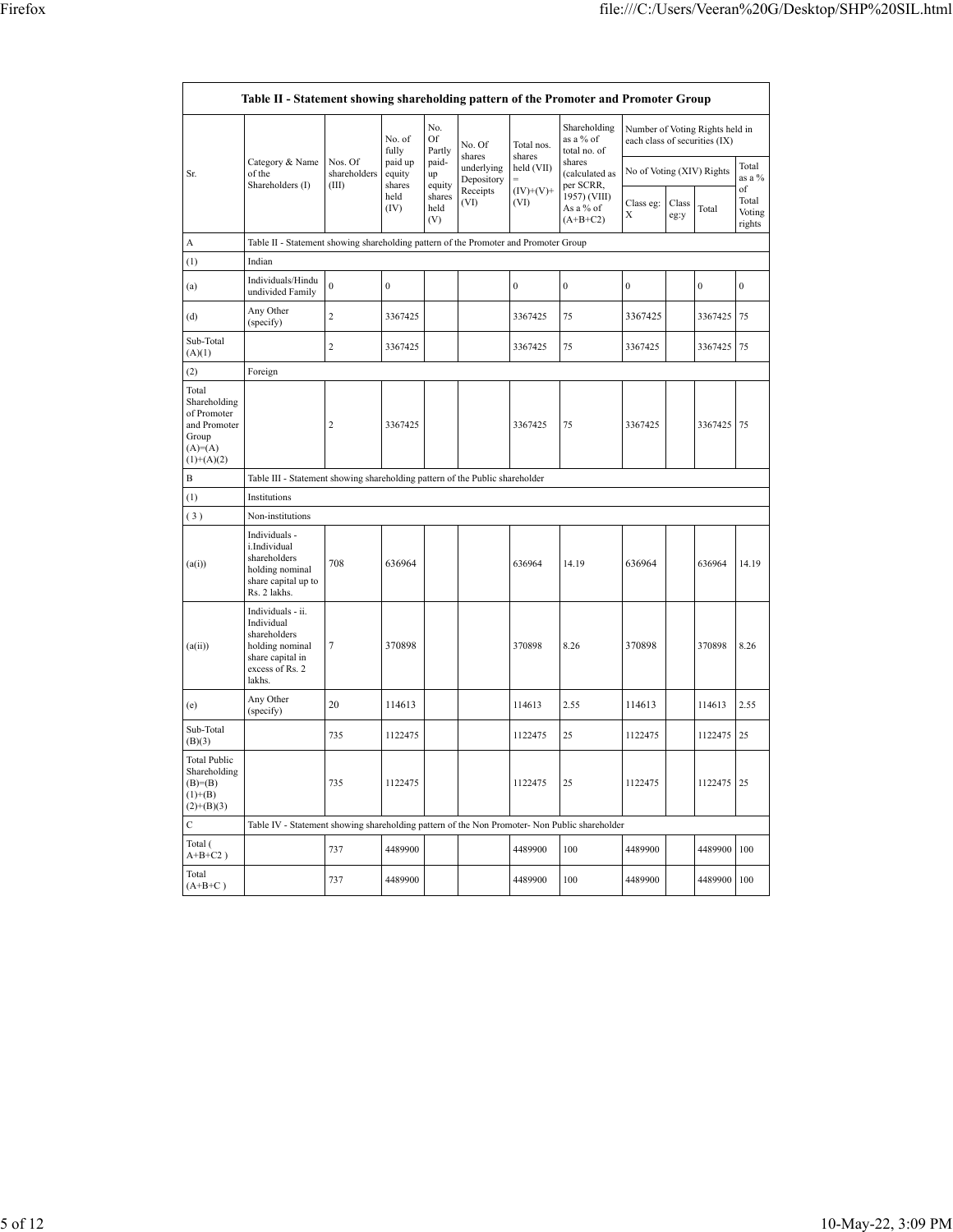|                                                                                         |                                                           |                                            |                                                                             | Table II - Statement showing shareholding pattern of the Promoter and Promoter Group                       |                                                       |                                        |                  |                                                    |                                       |  |  |  |  |  |
|-----------------------------------------------------------------------------------------|-----------------------------------------------------------|--------------------------------------------|-----------------------------------------------------------------------------|------------------------------------------------------------------------------------------------------------|-------------------------------------------------------|----------------------------------------|------------------|----------------------------------------------------|---------------------------------------|--|--|--|--|--|
| Sr.                                                                                     | No. Of Shares<br>Underlying<br>Outstanding<br>convertible | No. of Shares<br>Underlying<br>Outstanding | No. Of Shares<br>Underlying<br>Outstanding<br>convertible<br>securities and | Shareholding, as a<br>% assuming full<br>conversion of<br>convertible<br>securities (as a<br>percentage of |                                                       | Number of<br>Locked in<br>shares (XII) | Shares<br>(XIII) | Number of<br>pledged or<br>otherwise<br>encumbered | Number of<br>equity shares<br>held in |  |  |  |  |  |
|                                                                                         | securities $(X)$                                          | Warrants (Xi)                              | No. Of<br>Warrants (Xi)<br>(a)                                              | diluted share<br>capital) $(XI)$ =<br>(VII)+(X) As a %<br>of $(A+B+C2)$                                    | As a %<br>of total<br>No.<br>Shares<br>(a)<br>held(b) |                                        | No.<br>(a)       | As a %<br>of total<br>Shares<br>held(b)            | dematerialized<br>form $(XIV)$        |  |  |  |  |  |
| A                                                                                       |                                                           |                                            |                                                                             | Table II - Statement showing shareholding pattern of the Promoter and Promoter Group                       |                                                       |                                        |                  |                                                    |                                       |  |  |  |  |  |
| (1)                                                                                     | Indian                                                    |                                            |                                                                             |                                                                                                            |                                                       |                                        |                  |                                                    |                                       |  |  |  |  |  |
| (a)                                                                                     |                                                           |                                            |                                                                             | $\boldsymbol{0}$                                                                                           |                                                       |                                        |                  |                                                    | $\mathbf{0}$                          |  |  |  |  |  |
| (d)                                                                                     |                                                           |                                            |                                                                             | 75                                                                                                         |                                                       |                                        |                  |                                                    | 3367425                               |  |  |  |  |  |
| Sub-Total<br>(A)(1)                                                                     |                                                           |                                            |                                                                             | 75                                                                                                         |                                                       |                                        |                  |                                                    | 3367425                               |  |  |  |  |  |
| (2)                                                                                     | Foreign                                                   |                                            |                                                                             |                                                                                                            |                                                       |                                        |                  |                                                    |                                       |  |  |  |  |  |
| Total<br>Shareholding of<br>Promoter and<br>Promoter Group<br>$(A)=(A)$<br>$(1)+(A)(2)$ |                                                           |                                            |                                                                             | 75                                                                                                         |                                                       |                                        |                  |                                                    | 3367425                               |  |  |  |  |  |
| B                                                                                       |                                                           |                                            |                                                                             | Table III - Statement showing shareholding pattern of the Public shareholder                               |                                                       |                                        |                  |                                                    |                                       |  |  |  |  |  |
| (1)                                                                                     | Institutions                                              |                                            |                                                                             |                                                                                                            |                                                       |                                        |                  |                                                    |                                       |  |  |  |  |  |
| (3)                                                                                     | Non-institutions                                          |                                            |                                                                             |                                                                                                            |                                                       |                                        |                  |                                                    |                                       |  |  |  |  |  |
| (a(i))                                                                                  |                                                           |                                            |                                                                             | 14.19                                                                                                      |                                                       |                                        |                  |                                                    | 282854                                |  |  |  |  |  |
| (a(ii))                                                                                 |                                                           |                                            |                                                                             | 8.26                                                                                                       |                                                       |                                        |                  |                                                    | 350598                                |  |  |  |  |  |
| (e)                                                                                     |                                                           |                                            |                                                                             | 2.55                                                                                                       |                                                       |                                        |                  |                                                    | 95713                                 |  |  |  |  |  |
| Sub-Total<br>(B)(3)                                                                     |                                                           |                                            |                                                                             | 25                                                                                                         |                                                       |                                        |                  |                                                    | 729165                                |  |  |  |  |  |
| <b>Total Public</b><br>Shareholding<br>$(B)=(B)(1)+(B)$<br>$(2)+(B)(3)$                 |                                                           |                                            |                                                                             | 25                                                                                                         |                                                       |                                        |                  |                                                    | 729165                                |  |  |  |  |  |
| C                                                                                       |                                                           |                                            |                                                                             | Table IV - Statement showing shareholding pattern of the Non Promoter- Non Public shareholder              |                                                       |                                        |                  |                                                    |                                       |  |  |  |  |  |
| Total (<br>$A+B+C2$ )                                                                   |                                                           |                                            |                                                                             | 100                                                                                                        |                                                       |                                        |                  |                                                    | 4096590                               |  |  |  |  |  |
| Total $(A+B+C)$                                                                         |                                                           |                                            |                                                                             | 100                                                                                                        |                                                       |                                        |                  |                                                    | 4096590                               |  |  |  |  |  |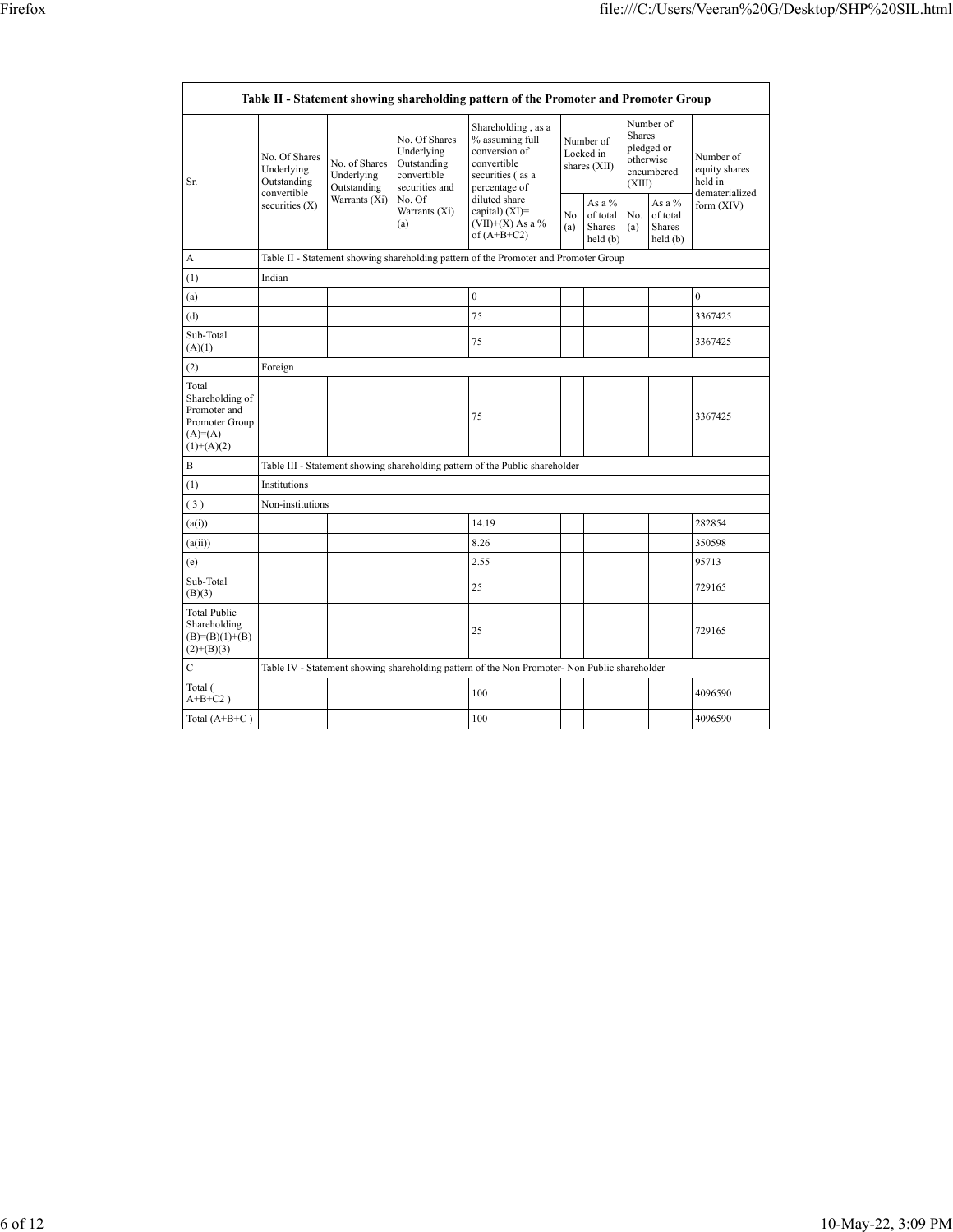|                                                                                                                                                                                                |                                                               | Individuals/Hindu undivided Family |                  |                       |
|------------------------------------------------------------------------------------------------------------------------------------------------------------------------------------------------|---------------------------------------------------------------|------------------------------------|------------------|-----------------------|
| Searial No.                                                                                                                                                                                    | $\mathbf{1}$                                                  | $\overline{c}$                     | $\overline{3}$   |                       |
| Name of the<br>Shareholders (I)                                                                                                                                                                | <b>T.ANIL JAIN</b>                                            | <b>DIMPLE JAIN</b>                 | UGAMDEVI JAIN    | Click here to go back |
| PAN (II)                                                                                                                                                                                       | AADPA8582A                                                    | AEIPD3757K                         | AAHPJ0840J       | Total                 |
| No. of fully paid<br>up equity shares<br>held (IV)                                                                                                                                             | $\boldsymbol{0}$                                              | $\boldsymbol{0}$                   | $\boldsymbol{0}$ | $\boldsymbol{0}$      |
| No. Of Partly paid-<br>up equity shares<br>held(V)                                                                                                                                             |                                                               |                                    |                  |                       |
| No. Of shares<br>underlying<br>Depository<br>Receipts (VI)                                                                                                                                     |                                                               |                                    |                  |                       |
| Total nos. shares<br>$\text{held (VII)} =$<br>$(IV)+(V)+(VI)$                                                                                                                                  | $\boldsymbol{0}$                                              | $\boldsymbol{0}$                   | $\boldsymbol{0}$ | $\boldsymbol{0}$      |
| Shareholding as a<br>% of total no. of<br>shares (calculated<br>as per SCRR,<br>1957) (VIII) As a<br>% of $(A+B+C2)$                                                                           | $\mathbf{0}$                                                  | $\boldsymbol{0}$                   | $\boldsymbol{0}$ | $\boldsymbol{0}$      |
|                                                                                                                                                                                                | Number of Voting Rights held in each class of securities (IX) |                                    |                  |                       |
| Class eg:X                                                                                                                                                                                     | $\boldsymbol{0}$                                              | $\boldsymbol{0}$                   | $\boldsymbol{0}$ | $\boldsymbol{0}$      |
| Class eg:y                                                                                                                                                                                     |                                                               |                                    |                  |                       |
| Total                                                                                                                                                                                          | $\mathbf{0}$                                                  | $\boldsymbol{0}$                   | $\boldsymbol{0}$ | $\boldsymbol{0}$      |
| Total as a % of<br>Total Voting rights                                                                                                                                                         | $\boldsymbol{0}$                                              | $\boldsymbol{0}$                   | $\boldsymbol{0}$ | $\boldsymbol{0}$      |
| No. Of Shares<br>Underlying<br>Outstanding<br>convertible<br>securities $(X)$                                                                                                                  |                                                               |                                    |                  |                       |
| No. of Shares<br>Underlying<br>Outstanding<br>Warrants (Xi)                                                                                                                                    |                                                               |                                    |                  |                       |
| No. Of Shares<br>Underlying<br>Outstanding<br>convertible<br>securities and No.<br>Of Warrants (Xi)<br>(a)                                                                                     |                                                               |                                    |                  |                       |
| Shareholding, as a<br>$\%$ assuming full<br>conversion of<br>convertible<br>securities (as a<br>percentage of<br>diluted share<br>capital) $(XI)$ =<br>$(VII)+(Xi)(a)$ As a<br>% of $(A+B+C2)$ | $\mathbf{0}$                                                  | $\boldsymbol{0}$                   | $\boldsymbol{0}$ | $\boldsymbol{0}$      |
| Number of Locked in shares (XII)                                                                                                                                                               |                                                               |                                    |                  |                       |
| No. (a)                                                                                                                                                                                        |                                                               |                                    |                  |                       |
| As a % of total<br>Shares held (b)                                                                                                                                                             |                                                               |                                    |                  |                       |
|                                                                                                                                                                                                | Number of Shares pledged or otherwise encumbered (XIII)       |                                    |                  |                       |
| No. (a)<br>As a % of total<br>Shares held (b)<br>Number of equity<br>shares held in<br>dematerialized                                                                                          | $\boldsymbol{0}$                                              | $\boldsymbol{0}$                   | $\boldsymbol{0}$ | $\boldsymbol{0}$      |
| form (XIV)                                                                                                                                                                                     |                                                               |                                    |                  |                       |
| Reason for not providing PAN<br>Reason for not<br>providing PAN                                                                                                                                |                                                               |                                    |                  |                       |
| Shareholder type                                                                                                                                                                               | Promoter                                                      | Promoter                           | Promoter         |                       |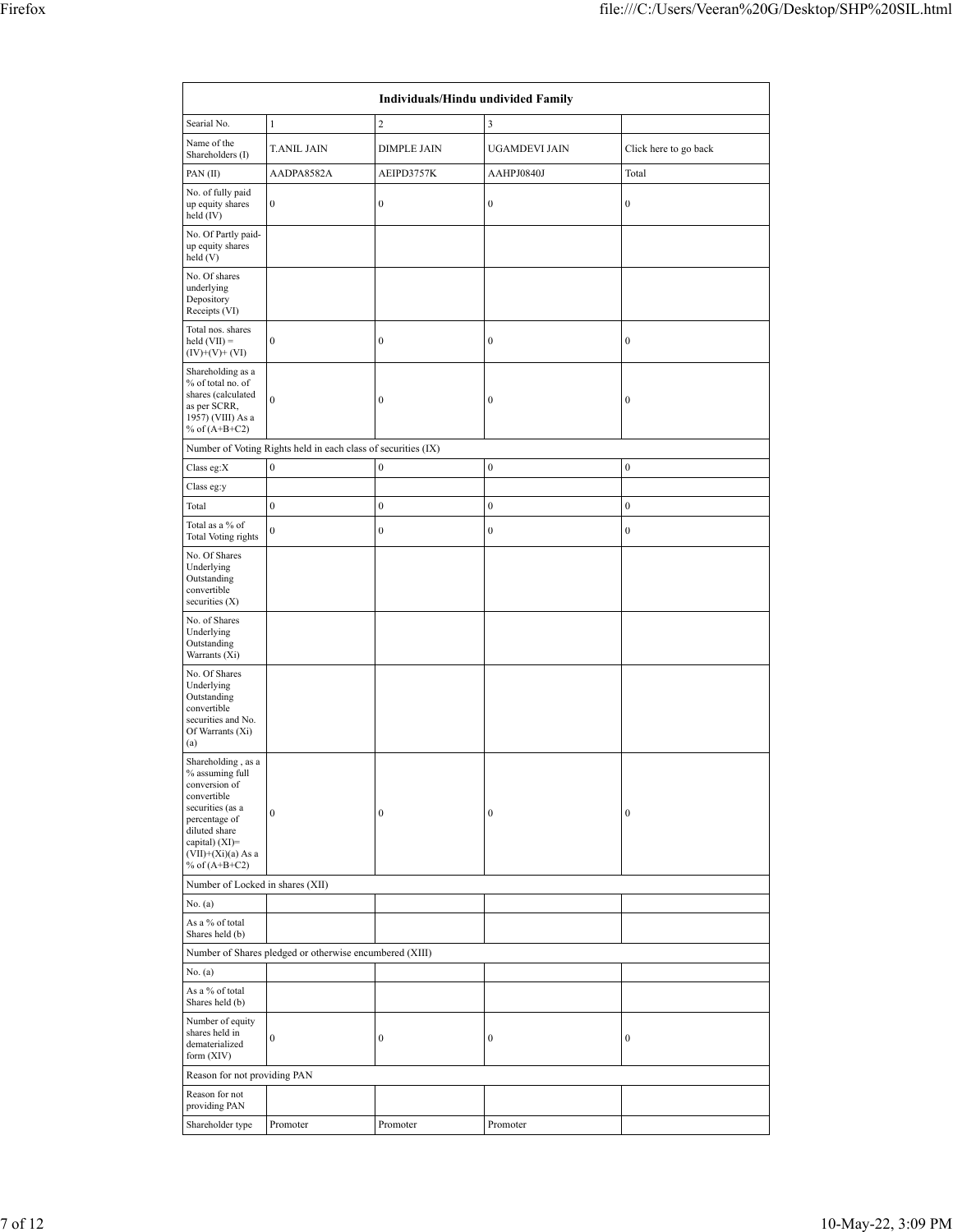| Any Other (specify)                                                                                                                                                                  |                                                               |                                                 |                          |  |  |  |  |  |  |  |  |
|--------------------------------------------------------------------------------------------------------------------------------------------------------------------------------------|---------------------------------------------------------------|-------------------------------------------------|--------------------------|--|--|--|--|--|--|--|--|
| Searial No.                                                                                                                                                                          | $\mathbf{1}$                                                  | $\overline{2}$                                  |                          |  |  |  |  |  |  |  |  |
| Category                                                                                                                                                                             | <b>Bodies Corporate</b>                                       | <b>Bodies Corporate</b>                         | Click here to go<br>back |  |  |  |  |  |  |  |  |
| Name of the<br>Shareholders (I)                                                                                                                                                      | SHERISHA TECHNOLOGIES PVT.<br><b>LTD</b>                      | AVYAN RENEWABLE SOLAR PRIVATE<br><b>LIMITED</b> |                          |  |  |  |  |  |  |  |  |
| PAN(II)                                                                                                                                                                              | AAHCS6471P                                                    | AAOCA7826R                                      | Total                    |  |  |  |  |  |  |  |  |
| No. of the<br>Shareholders (I)                                                                                                                                                       | $\mathbf{1}$                                                  | $\mathbf{1}$                                    | $\overline{c}$           |  |  |  |  |  |  |  |  |
| No. of fully paid<br>up equity shares<br>held (IV)                                                                                                                                   | 1975556                                                       | 1391869                                         | 3367425                  |  |  |  |  |  |  |  |  |
| No. Of Partly paid-<br>up equity shares<br>held(V)                                                                                                                                   |                                                               |                                                 |                          |  |  |  |  |  |  |  |  |
| No. Of shares<br>underlying<br>Depository<br>Receipts (VI)                                                                                                                           |                                                               |                                                 |                          |  |  |  |  |  |  |  |  |
| Total nos. shares<br>$held (VII) =$<br>$(IV)+(V)+(VI)$                                                                                                                               | 1975556                                                       | 1391869                                         | 3367425                  |  |  |  |  |  |  |  |  |
| Shareholding as a<br>% of total no. of<br>shares (calculated<br>as per SCRR,<br>1957) (VIII) As a<br>% of $(A+B+C2)$                                                                 | 44                                                            | 31                                              | 75                       |  |  |  |  |  |  |  |  |
|                                                                                                                                                                                      | Number of Voting Rights held in each class of securities (IX) |                                                 |                          |  |  |  |  |  |  |  |  |
| Class eg: X                                                                                                                                                                          | 1975556                                                       | 1391869                                         | 3367425                  |  |  |  |  |  |  |  |  |
| Class eg:y                                                                                                                                                                           |                                                               |                                                 |                          |  |  |  |  |  |  |  |  |
| Total                                                                                                                                                                                | 1975556                                                       | 1391869                                         | 3367425                  |  |  |  |  |  |  |  |  |
| Total as a % of<br>Total Voting rights                                                                                                                                               | 44                                                            | 31                                              | 75                       |  |  |  |  |  |  |  |  |
| No. Of Shares<br>Underlying<br>Outstanding<br>convertible<br>securities (X)                                                                                                          |                                                               |                                                 |                          |  |  |  |  |  |  |  |  |
| No. of Shares<br>Underlying<br>Outstanding<br>Warrants (Xi)                                                                                                                          |                                                               |                                                 |                          |  |  |  |  |  |  |  |  |
| No. Of Shares<br>Underlying<br>Outstanding<br>convertible<br>securities and No.<br>Of Warrants (Xi)<br>(a)                                                                           |                                                               |                                                 |                          |  |  |  |  |  |  |  |  |
| Shareholding, as a<br>% assuming full<br>conversion of<br>convertible<br>securities (as a<br>percentage of<br>diluted share<br>capital) (XI)=<br>$(VII)+(X)$ As a %<br>of $(A+B+C2)$ | 44                                                            | 31                                              | 75                       |  |  |  |  |  |  |  |  |
| Number of Locked in shares (XII)                                                                                                                                                     |                                                               |                                                 |                          |  |  |  |  |  |  |  |  |
| No. (a)                                                                                                                                                                              |                                                               |                                                 |                          |  |  |  |  |  |  |  |  |
| As a % of total<br>Shares held (b)                                                                                                                                                   |                                                               |                                                 |                          |  |  |  |  |  |  |  |  |
|                                                                                                                                                                                      | Number of Shares pledged or otherwise encumbered (XIII)       |                                                 |                          |  |  |  |  |  |  |  |  |
| No. (a)                                                                                                                                                                              |                                                               |                                                 |                          |  |  |  |  |  |  |  |  |
| As a % of total<br>Shares held (b)                                                                                                                                                   |                                                               |                                                 |                          |  |  |  |  |  |  |  |  |
| Number of equity<br>shares held in<br>dematerialized<br>form (XIV)                                                                                                                   | 1975556                                                       | 1391869                                         | 3367425                  |  |  |  |  |  |  |  |  |
| Reason for not providing PAN                                                                                                                                                         |                                                               |                                                 |                          |  |  |  |  |  |  |  |  |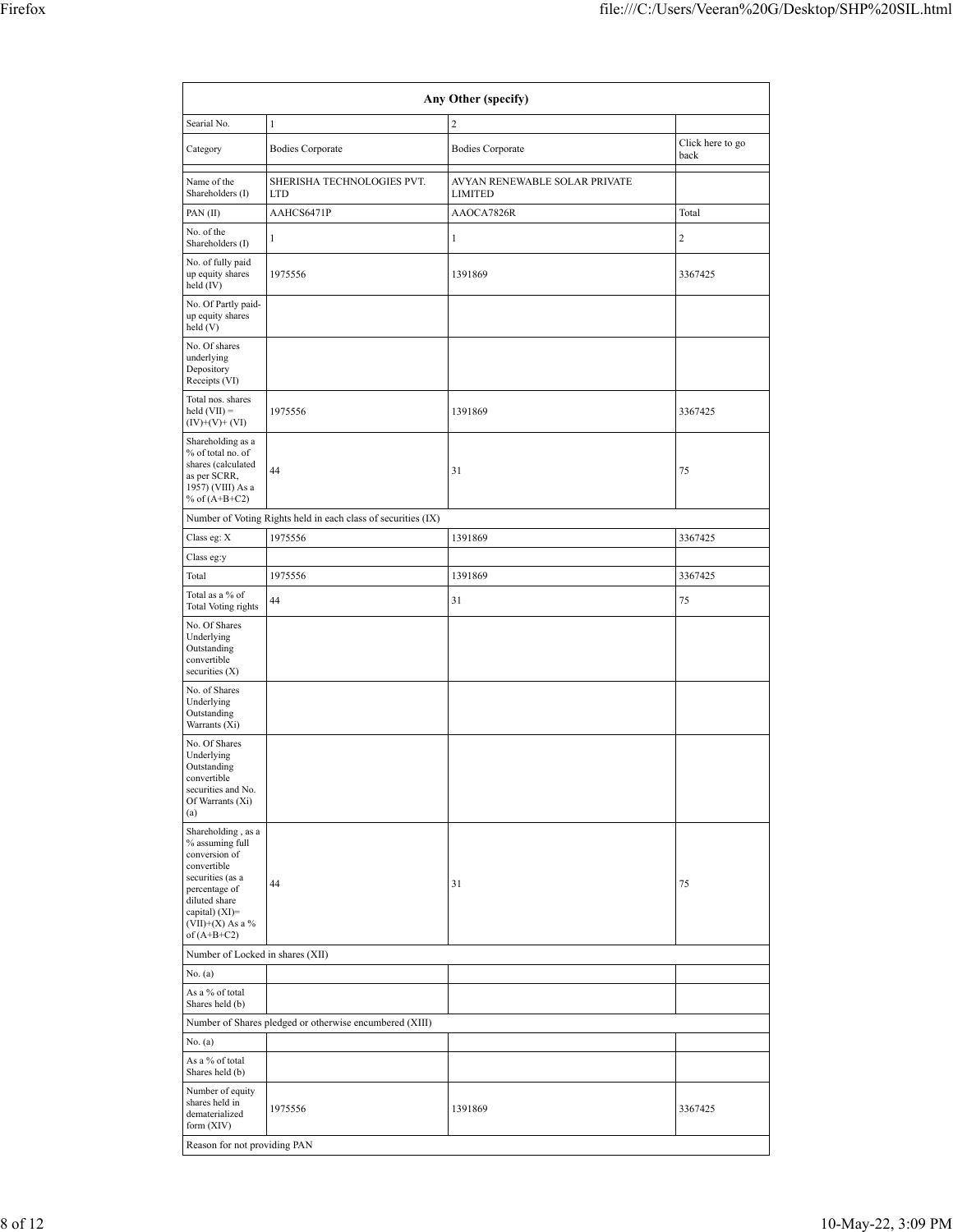| Reason for not<br>providing PAN |          |          |  |
|---------------------------------|----------|----------|--|
| Shareholder type                | Promoter | Promoter |  |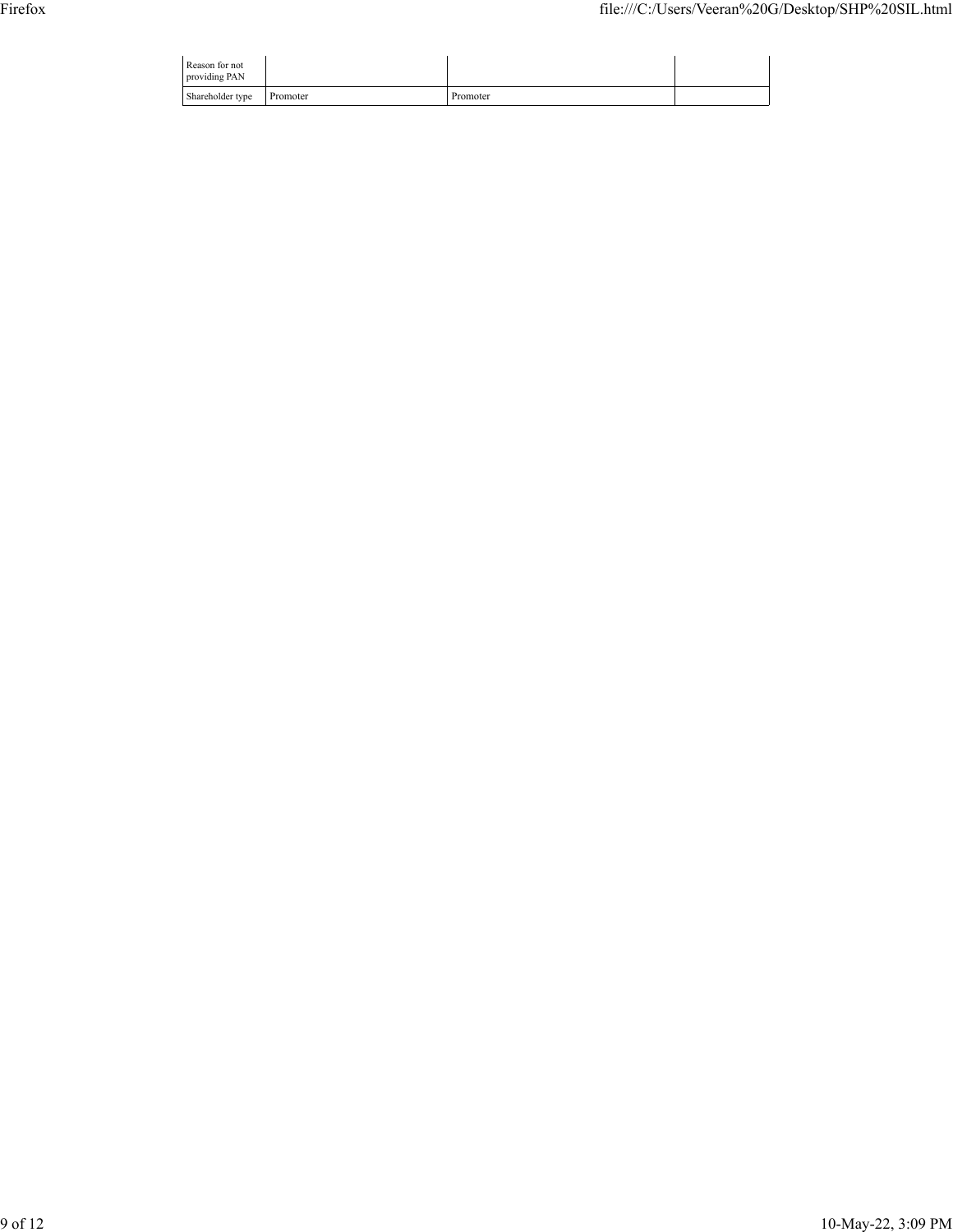| Searial No.                                                                                                                                                                          | $\mathbf{1}$                                                  | $\overline{c}$                 | 3                    | $\overline{4}$                       |                          |
|--------------------------------------------------------------------------------------------------------------------------------------------------------------------------------------|---------------------------------------------------------------|--------------------------------|----------------------|--------------------------------------|--------------------------|
| Name of the<br>Shareholders (I)                                                                                                                                                      | HITESH KUMAR<br>VEERCHANDJI JAIN                              | CHANDRAKUMAR<br>KHANMALJI JAIN | <b>UTTAM</b><br>SHAH | <b>S RAJESH</b><br><b>KUMAR JAIN</b> | Click here to<br>go back |
| PAN (II)                                                                                                                                                                             | AHOPJ3893M                                                    | AAFPJ8043F                     | AAAPU4159L           | AAOPJ1841L                           | Total                    |
| No. of fully paid<br>up equity shares<br>held (IV)                                                                                                                                   | 120158                                                        | 63811                          | 59154                | 54910                                | 298033                   |
| No. Of Partly paid-<br>up equity shares<br>held(V)                                                                                                                                   |                                                               |                                |                      |                                      |                          |
| No. Of shares<br>underlying<br>Depository<br>Receipts (VI)                                                                                                                           |                                                               |                                |                      |                                      |                          |
| Total nos. shares<br>held $(VII) =$<br>$(IV)+(V)+(VI)$                                                                                                                               | 120158                                                        | 63811                          | 59154                | 54910                                | 298033                   |
| Shareholding as a<br>% of total no. of<br>shares (calculated<br>as per SCRR,<br>1957) (VIII) As a<br>% of $(A+B+C2)$                                                                 | 2.68                                                          | 1.42                           | 1.32                 | 1.22                                 | 6.64                     |
|                                                                                                                                                                                      | Number of Voting Rights held in each class of securities (IX) |                                |                      |                                      |                          |
| Class eg: X                                                                                                                                                                          | 120158                                                        | 63811                          | 59154                | 54910                                | 298033                   |
| Class eg:y                                                                                                                                                                           |                                                               |                                |                      |                                      |                          |
| Total                                                                                                                                                                                | 120158                                                        | 63811                          | 59154                | 54910                                | 298033                   |
| Total as a % of<br>Total Voting rights                                                                                                                                               | 2.68                                                          | 1.42                           | 1.32                 | 1.22                                 | 6.64                     |
| No. Of Shares<br>Underlying<br>Outstanding<br>convertible<br>securities (X)                                                                                                          |                                                               |                                |                      |                                      |                          |
| No. of Shares<br>Underlying<br>Outstanding<br>Warrants (Xi)                                                                                                                          |                                                               |                                |                      |                                      |                          |
| No. Of Shares<br>Underlying<br>Outstanding<br>convertible<br>securities and No.<br>Of Warrants (Xi)<br>(a)                                                                           |                                                               |                                |                      |                                      |                          |
| Shareholding, as a<br>% assuming full<br>conversion of<br>convertible<br>securities (as a<br>percentage of<br>diluted share<br>capital) (XI)=<br>$(VII)+(X)$ As a %<br>of $(A+B+C2)$ | 2.68                                                          | 1.42                           | 1.32                 | 1.22                                 | 6.64                     |
| Number of Locked in shares (XII)                                                                                                                                                     |                                                               |                                |                      |                                      |                          |
| No. (a)                                                                                                                                                                              |                                                               |                                |                      |                                      |                          |
| As a % of total<br>Shares held (b)                                                                                                                                                   |                                                               |                                |                      |                                      |                          |
| Number of equity<br>shares held in<br>dematerialized<br>form (XIV)                                                                                                                   | 120158                                                        | 63811                          | 59154                | 54910                                | 298033                   |
| Reason for not providing PAN                                                                                                                                                         |                                                               |                                |                      |                                      |                          |
| Reason for not<br>providing PAN                                                                                                                                                      |                                                               |                                |                      |                                      |                          |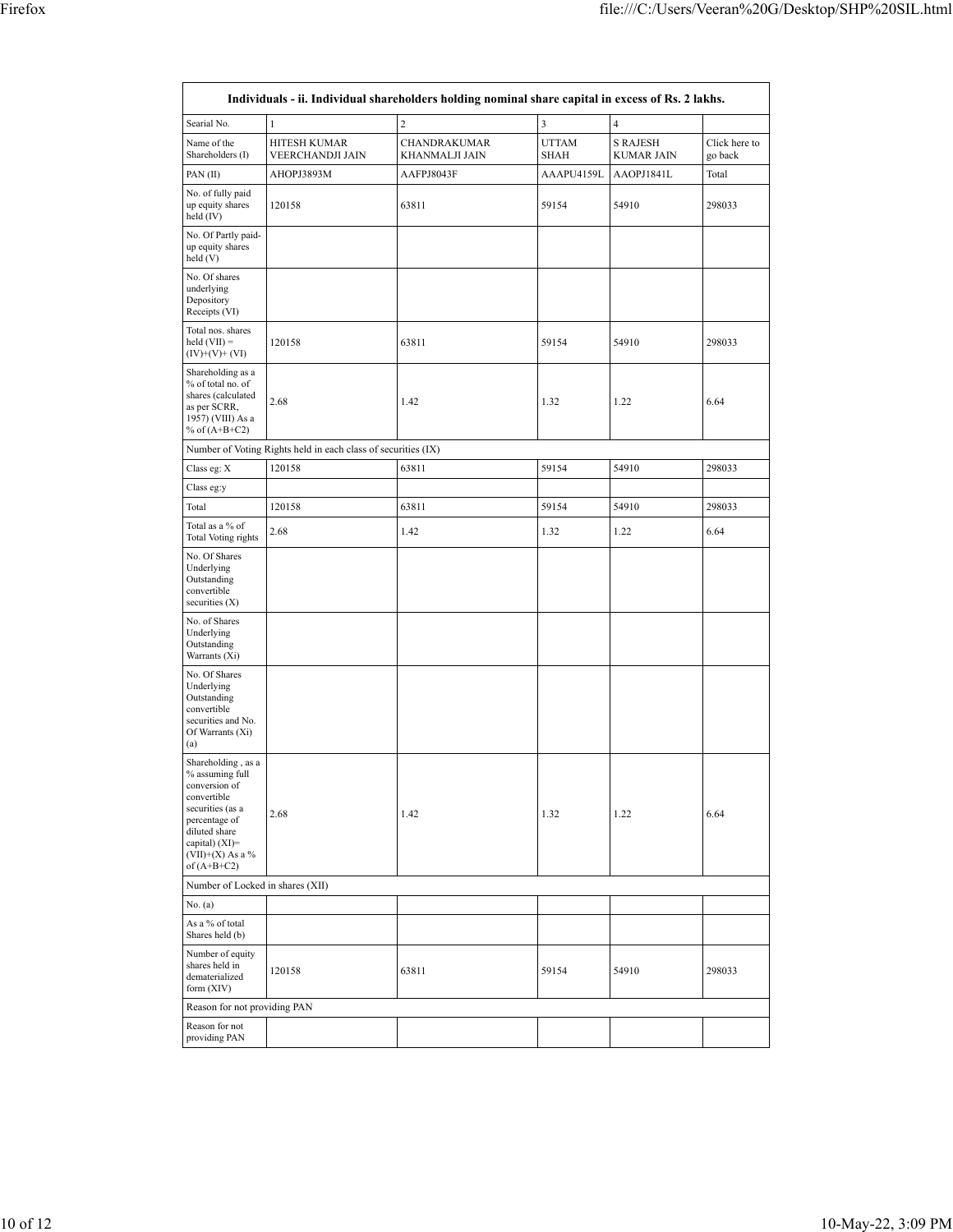| Any Other (specify)                                                                                                                                                                     |                            |                                                               |                     |                              |                          |  |  |  |  |  |  |  |
|-----------------------------------------------------------------------------------------------------------------------------------------------------------------------------------------|----------------------------|---------------------------------------------------------------|---------------------|------------------------------|--------------------------|--|--|--|--|--|--|--|
| Searial No.                                                                                                                                                                             | $\mathbf{1}$               | $\overline{2}$                                                | 3                   | $\overline{4}$               |                          |  |  |  |  |  |  |  |
| Category                                                                                                                                                                                | <b>Bodies</b><br>Corporate | <b>Bodies Corporate</b>                                       | Clearing<br>Members | Non-Resident Indian<br>(NRI) |                          |  |  |  |  |  |  |  |
| Category / More<br>than 1 percentage                                                                                                                                                    | Category                   | More than 1 percentage of shareholding                        | Category            | Category                     |                          |  |  |  |  |  |  |  |
| Name of the<br>Shareholders (I)                                                                                                                                                         |                            | DUGAR FINANCE AND<br><b>INVESTMENTS LIMITED</b>               |                     |                              | Click here to go<br>back |  |  |  |  |  |  |  |
| PAN (II)                                                                                                                                                                                |                            | AAACD1947N                                                    |                     |                              | Total                    |  |  |  |  |  |  |  |
| No. of the<br>Shareholders (I)                                                                                                                                                          | $\tau$                     | 1                                                             | 10                  | 3                            | 20                       |  |  |  |  |  |  |  |
| No. of fully paid<br>up equity shares<br>held (IV)                                                                                                                                      | 96667                      | 59154                                                         | 3843                | 14103                        | 114613                   |  |  |  |  |  |  |  |
| No. Of Partly paid-<br>up equity shares<br>held (V)                                                                                                                                     |                            |                                                               |                     |                              |                          |  |  |  |  |  |  |  |
| No. Of shares<br>underlying<br>Depository<br>Receipts (VI)                                                                                                                              |                            |                                                               |                     |                              |                          |  |  |  |  |  |  |  |
| Total nos. shares<br>$held (VII) =$<br>$(IV)+(V)+(VI)$                                                                                                                                  | 96667                      | 59154                                                         | 3843                | 14103                        | 114613                   |  |  |  |  |  |  |  |
| Shareholding as a<br>% of total no. of<br>shares (calculated<br>as per SCRR,<br>1957) (VIII) As a<br>% of $(A+B+C2)$                                                                    | 2.15                       | 1.32                                                          | 0.09                | 0.31                         | 2.55                     |  |  |  |  |  |  |  |
|                                                                                                                                                                                         |                            | Number of Voting Rights held in each class of securities (IX) |                     |                              |                          |  |  |  |  |  |  |  |
| Class eg: X                                                                                                                                                                             | 96667                      | 59154                                                         | 3843                | 14103                        | 114613                   |  |  |  |  |  |  |  |
| Class eg:y                                                                                                                                                                              |                            |                                                               |                     |                              |                          |  |  |  |  |  |  |  |
| Total                                                                                                                                                                                   | 96667                      | 59154                                                         | 3843                | 14103                        | 114613                   |  |  |  |  |  |  |  |
| Total as a % of<br>Total Voting rights                                                                                                                                                  | 2.15                       | 1.32                                                          | 0.09                | 0.31                         | 2.55                     |  |  |  |  |  |  |  |
| No. Of Shares<br>Underlying<br>Outstanding<br>convertible<br>securities (X)                                                                                                             |                            |                                                               |                     |                              |                          |  |  |  |  |  |  |  |
| No. of Shares<br>Underlying<br>Outstanding<br>Warrants (Xi)                                                                                                                             |                            |                                                               |                     |                              |                          |  |  |  |  |  |  |  |
| No. Of Shares<br>Underlying<br>Outstanding<br>convertible<br>securities and No.<br>Of Warrants (Xi)<br>(a)                                                                              |                            |                                                               |                     |                              |                          |  |  |  |  |  |  |  |
| Shareholding, as a<br>% assuming full<br>conversion of<br>convertible<br>securities (as a<br>percentage of<br>diluted share<br>capital) $(XI)$ =<br>$(VII)+(X)$ As a %<br>of $(A+B+C2)$ | 2.15                       | 1.32                                                          | 0.09                | 0.31                         | 2.55                     |  |  |  |  |  |  |  |
| Number of Locked in shares (XII)                                                                                                                                                        |                            |                                                               |                     |                              |                          |  |  |  |  |  |  |  |
| No. (a)                                                                                                                                                                                 |                            |                                                               |                     |                              |                          |  |  |  |  |  |  |  |
| As a % of total<br>Shares held (b)                                                                                                                                                      |                            |                                                               |                     |                              |                          |  |  |  |  |  |  |  |
| Number of equity<br>shares held in<br>dematerialized<br>form $(XIV)$                                                                                                                    | 77767                      | 59154                                                         | 3843                | 14103                        | 95713                    |  |  |  |  |  |  |  |
| Reason for not providing PAN                                                                                                                                                            |                            |                                                               |                     |                              |                          |  |  |  |  |  |  |  |
| Reason for not<br>providing PAN                                                                                                                                                         |                            |                                                               |                     |                              |                          |  |  |  |  |  |  |  |